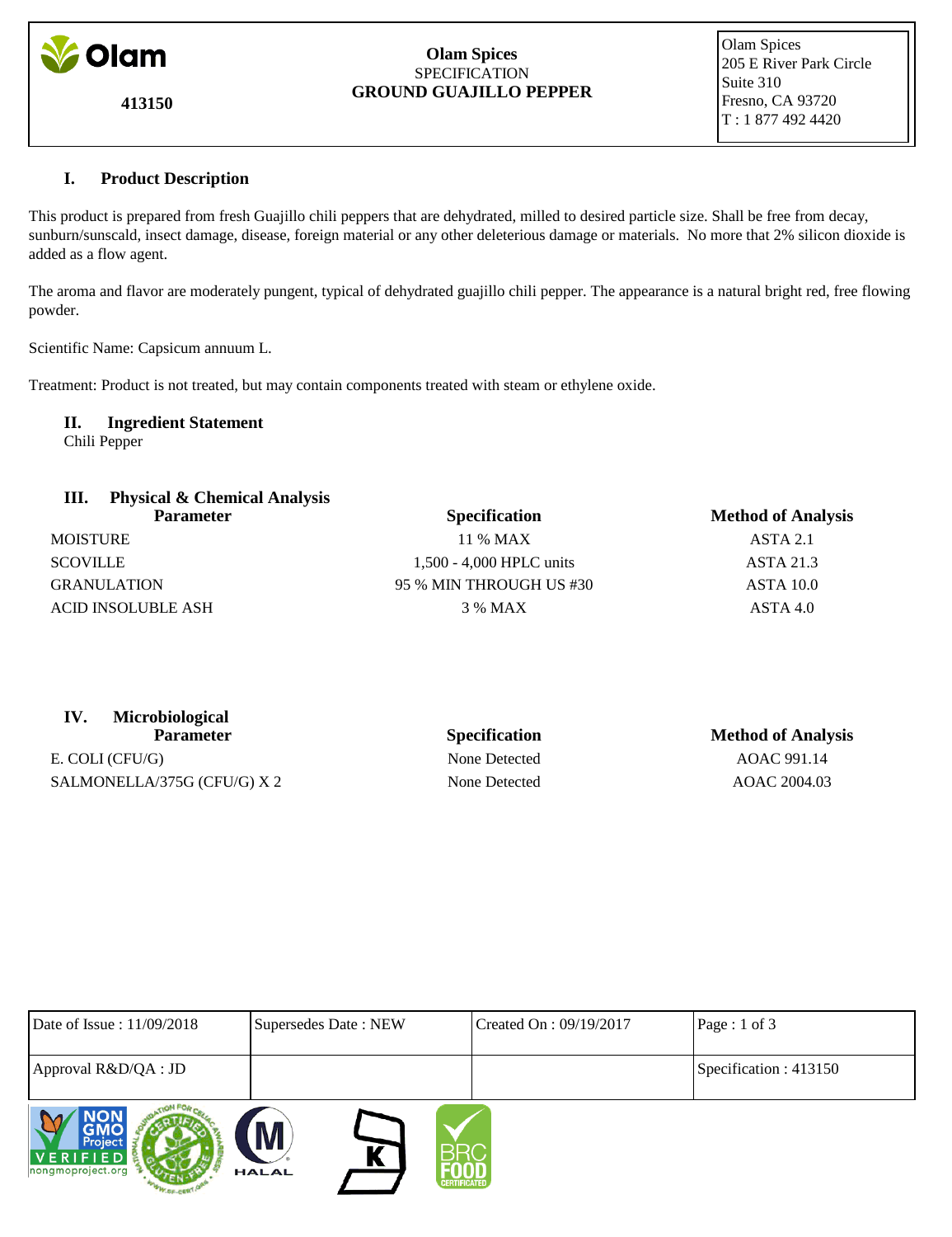

**413150**

#### **Olam Spices** SPECIFICATION **GROUND GUAJILLO PEPPER**

 Olam Spices 205 E River Park Circle Suite 310 Fresno, CA 93720 T : 1 877 492 4420

### **V. Nutritional Composition**

| <b>NUTRIENT</b>      | <b>Per 100g</b> |
|----------------------|-----------------|
| <b>CALORIES</b>      | 376.17 kcal     |
| <b>MOISTURE</b>      | 9.28 grams      |
| <b>PROTEIN</b>       | 13.83 grams     |
| <b>TOTAL FAT</b>     | 9.53 grams      |
| SATURATED FAT        | 2.07 grams      |
| <b>TRANS-FAT</b>     | $0.03$ grams    |
| TOTAL CARBOHYDRATES  | 58.77 grams     |
| <b>DIETARY FIBER</b> | 33.46 grams     |
| <b>TOTAL SUGARS</b>  | 8.95 grams      |
| <b>ADDED SUGARS</b>  | 0 grams         |
| <b>ASH</b>           | 8.59 grams      |
| <b>CHOLESTEROL</b>   | 0.83 mg         |
| <b>CALCIUM</b>       | 235.61 mg       |
| <b>IRON</b>          | 12.79 mg        |
| <b>FOLATE</b>        | 53.17 mcg       |
| <b>SODIUM</b>        | 89.45 mg        |
| <b>VITAMIN A</b>     | 1600.36 mcg RAE |
| <b>VITAMIN C</b>     | 7.01 mg         |
| <b>VITAMIND</b>      | $0 \text{ mcg}$ |
| <b>POTASSIUM</b>     | 2517.29 mg      |

 Values provided are calculated from analytical data. This information is presented in good faith as typical. Due to variability from growing region, weather, and processing, exact nutritional values will vary from lot to lot.

### **VI. Container Code & Traceability**

 Olam standard lot number format is a 10-digit code which groups product for each batch or twenty-four hour production period. All lot numbers are fully traceable though our electronic database system.

### Lot # 5217003004

 5217 is the Julian date code for August 5th 2015. 5 refers to the year 2015 & 217 refers to the 217th day of that year. 003004 is the production facility and batch number

| Date of Issue: 11/09/2018 | Supersedes Date: NEW | Created On : $09/19/2017$ | Page: $2$ of $3$         |
|---------------------------|----------------------|---------------------------|--------------------------|
| Approval R&D/QA : JD      |                      |                           | Specification : $413150$ |